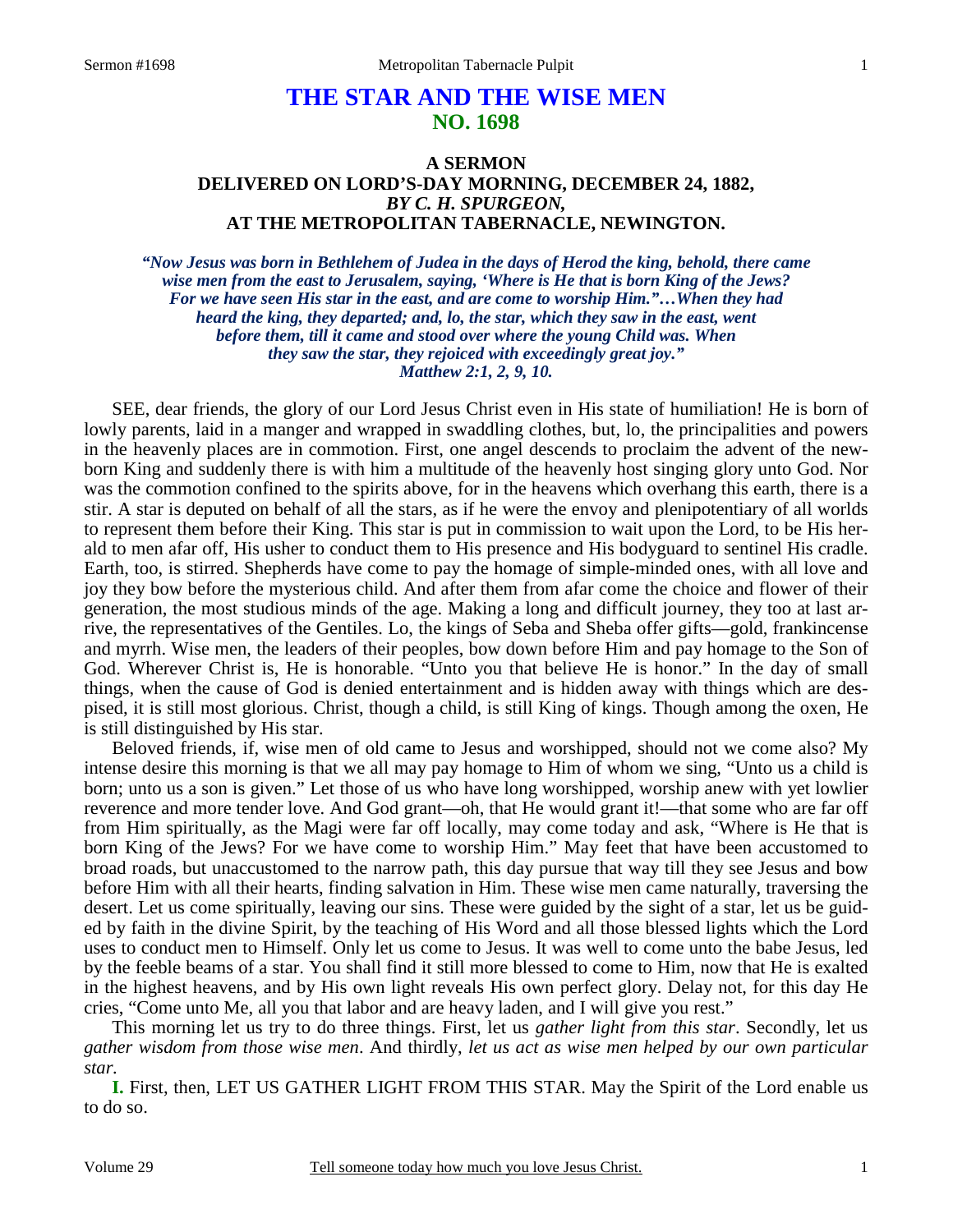I suppose each one of you has his own idea as to what this star was. It would seem to have been altogether supernatural and not a star or a comet of the ordinary kind. It was not a constellation, nor a singular conjunction of planets. There is nothing in the Scriptures to support such a conjecture. In all probability it was not a star in the sense in which we now speak of stars, for we find that it moved before the wise men, then suddenly disappeared, and again shone forth to move before them. It could not have been a star in the upper spheres like others, for such movements would not have been possible. Some have supposed that the wise men went in the direction in which the star shone forth in the heavens and followed the changes of its position. But it could not in that case, have been said that it stood over the place where the young child was. If the star was at its zenith over Bethlehem, it would have been in its zenith over Jerusalem too, for the distance is so small that it would not have been possible to observe any difference in the position of the star in the two places. It must have been a star occupying quite another sphere from that in which the planets revolve. We believe it to have been a luminous appearance in midair, probably akin to that which led the children of Israel through the wilderness, which was a cloud by day and a pillar of fire by night. Whether it was seen in the daylight or not, we cannot tell. Chrysostom and the early fathers are wonderfully positive about many things which Scripture leaves in doubt, but as these eminent divines drew upon their imagination for their facts, we are not under bonds to follow them. They declared that this star was so bright as to be visible all day long. If so, we can imagine the wise men traveling day and night. But if it could be seen only by night, the picture before us grows far more singular and weird-like as we see these easterners quietly pursuing their star-lit way, resting, perhaps, when the sun was up, but noiselessly hurrying at night through slumbering lands. These questions are not of much importance to us, and therefore we will not dwell long upon them.

 But here is a first lesson. *If it should ever be that men should fail to preach the gospel, God can conduct souls to His Son by a star*. Ah, say not only by a star, but by a stone, a bird, a blade of grass, a drop of dew—

## *"Remember that Omnipotence Has servants everywhere."*

Therefore, despond not when you hear that one minister has ceased to preach the gospel, or that another is fighting against the vital truth of God. Their apostasy shall be to their own loss rather than to the hurt of Jesus and His church. And sad though it is to see the lamps of the sanctuary put out, yet God is not dependent upon human lights, He is the Shekinah light of His own holy place. Mortal tongues, if they refuse to preach His Word, shall have their places supplied by books in the running brooks and sermons in stones. The beam shall cry out of the wall and the timber shall answer it. When chief priests and scribes have all gone out of the way, the Lord puts stars into commission, and once more in very deed, the heavens are telling the glory of God and the firmament is showing His handiwork. Sooner than lack speakers for the incarnate God, mountains and hills shall learn eloquence and break forth into testimony. Jehovah's message shall be made known to the utmost ends of the earth. God shall save His elect. He shall give to Christ to see of the travail of His soul and to be satisfied. His counsel shall stand and He will do all His pleasure. Hallelujah!

 Now, when the Lord does use a star to be His minister, what is the order of His ministry? We may learn by this inquiry what kind of ministry God would have ours to be, if we are stars in His right hand. We also shine as lights in the world; let us see how to do it.

 We notice, first, that star-preaching is *all about Christ*. We do not know what the color of the star was, or the shape of the star, nor to what magnitude it had attained. These items are not recorded, but what is recorded is of much more importance. The wise men said—"We have seen *His* star." Then the star which the Lord will use to lead men to Jesus must be Christ's own star. The faithful minister, like this star, belongs to Christ. He is Christ's own man in the most emphatic sense. Before we can expect to be made a blessing, dear friends, we must ourselves be blessed of the Lord. If we would cause others to belong to Jesus, we must ourselves belong wholly to Jesus. Every beam in that star shone forth for Jesus. It was *His* star, always, and only, and altogether. It shone not for itself, but only as *His* star. As such it was known and spoken of—"we have seen His star." As I have already said, there is no note taken of any peculiarity that it had except this one, that it was the star of the King. I wish that you and I, whatever our eccentricities or personalities may be, may never make so much of them as to attract men's attention to them. May people never dwell upon our attainments or our deficiencies, but may they always observe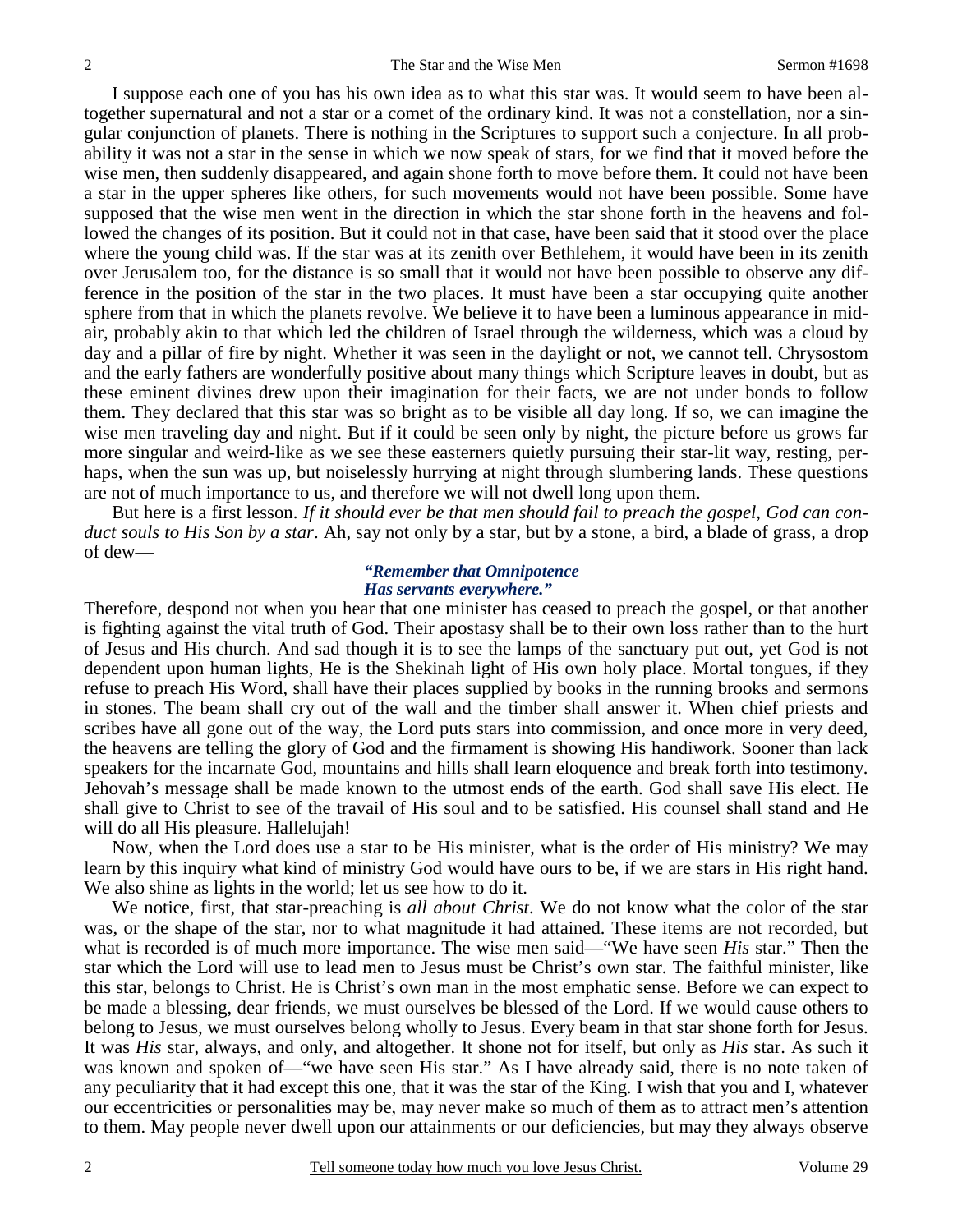this one thing, that we are men of God, that we are ambassadors of Christ, that we are Christ's servants, and do not attempt to shine for ourselves, or to make ourselves conspicuous. But that we labor to shine for Him, that His way may be known upon earth, His saving health among all people. Brothers, it is well for us to forget ourselves in our message, to sink ourselves in our Master. We know the names of several of the stars, yet they may each envy that star which remains anonymous, but can never be forgotten because men who sought the King of Israel knew it as *"His* star". Though you are but a very little star, twinkling for Jesus, however feeble your light may be, may it be plain that you are *His* star, so that if men wonder *what* you are, may they never wonder whose you are. For on your very life it shall be written, "Whose I am and whom I serve." God will not lead men to Christ by us unless we are Christ's heartily, wholly, unreservedly. In His temple, our Lord uses no borrowed vessels. Every bowl before the altar must be His own. It is not consistent with the glory of God for Him to use borrowed vessels. He is not as poor as that comes to. This lesson is worthy of all acceptation. Are you in a hurry to preach, young man? Are you sure you are Christ's? Do you think it must be a fine thing to hold a company of people listening to your words? Have you looked at it in another light? Have you weighed the responsibility of having to speak as Christ would have you speak, and of yielding yourself in your entire personality to the utterance of the mind of God? You must be consecrated and concentrated if you hope to be used of the Lord. If you have one ray, or ten thousand rays, all must shine with the one design of guiding men to Jesus. You have nothing now to do with any objective, subject, design, or endeavor, but Jesus only, in Him, for Him and to Him, you must live from now on, or you will never be chosen of the Lord to conduct either wise men or babes to Jesus. See you well to it that perfect consecration is yours.

 Note next that true star-preaching *leads to Christ*. The star was Christ's star itself, but it also led others to Christ. It did this very much because it moved in that direction. It is a sad thing when a preacher is like a sign-post pointing the way but never following it on his own account. Such were those chief priests at Jerusalem. They could tell where Christ was born, but they never went to worship Him. They were indifferent altogether to Him and to His birth. The star that leads to Christ must always be going to Christ. Men are far better drawn by example than driven by exhortation. Only personal piety can be acknowledged by God to the production of piety in others. "Go," you say, but they will not go. Say, "Come," and lead the way, then they will come. Do not the sheep follow the shepherd? He who would lead others to Christ should go before them himself, having his face towards his Master, his eyes towards his Master, his steps toward his Master, his heart towards his Master. We are so to live that we may without boasting, exhort those around us to have us for an example. Oh, that all who think themselves to be stars would themselves, diligently move towards the Lord Jesus. The star in the east led wise men to Christ because it went that way itself. There is wisdom in example which truly wise men are quick to perceive. This star had such an influence upon the chosen men that they could not but follow it. It charmed them across the desert. Such a charm may reside in you and in me, and we may exercise a powerful ministry over many hearts, being to them as loadstones, drawing them to the Lord Jesus. Happy privilege! We would not merely show the road, but induce our neighbors to enter upon it. We read of one of old, not that they told him of Jesus, but that "they brought him to Jesus." We are not only to tell the story of the cross, but we are to persuade men to fly to the Crucified One for salvation. Did not the king, in the parable, say to his servants, "Compel them to come in"? Assuredly Jesus girds His own messengers with such a compelling power that men cannot hold out any longer, but must follow their lead and bow at His feet. The star did not draw, "as it were with a cart rope," or by any force, material or physical, yet it drew these wise men from the remote east, right to the manger of the new-born child. And so, though we have no arm of the law to help us, or patronage, nor pomp of eloquence, nor parade of learning, yet we have a spiritual power by which we draw to Jesus thousands who are our joy and crown. The man sent of God comes forth from the divine presence permeated with a power which makes men turn to the Savior and live. Oh, that such power might go forth from all God's ministers! Yes, from all God's servants engaged in street preaching, in Sunday schools, in tract visitation, and in every form of holy service. God uses those whose aim and intent it is to draw men to Christ. He puts His Spirit into them, by which Spirit they are helped to set forth the Lord Jesus as so lovely and desirable that men run to Him and accept His glorious salvation. It is a small thing to shine, but it is a great thing to draw. Any castaway may be brilliant, but only the real saint will be attractive for Jesus. I would not pray to be an orator, but I do pray to be a soul-winner. Do not aim, beloved brethren, at anything short of leading men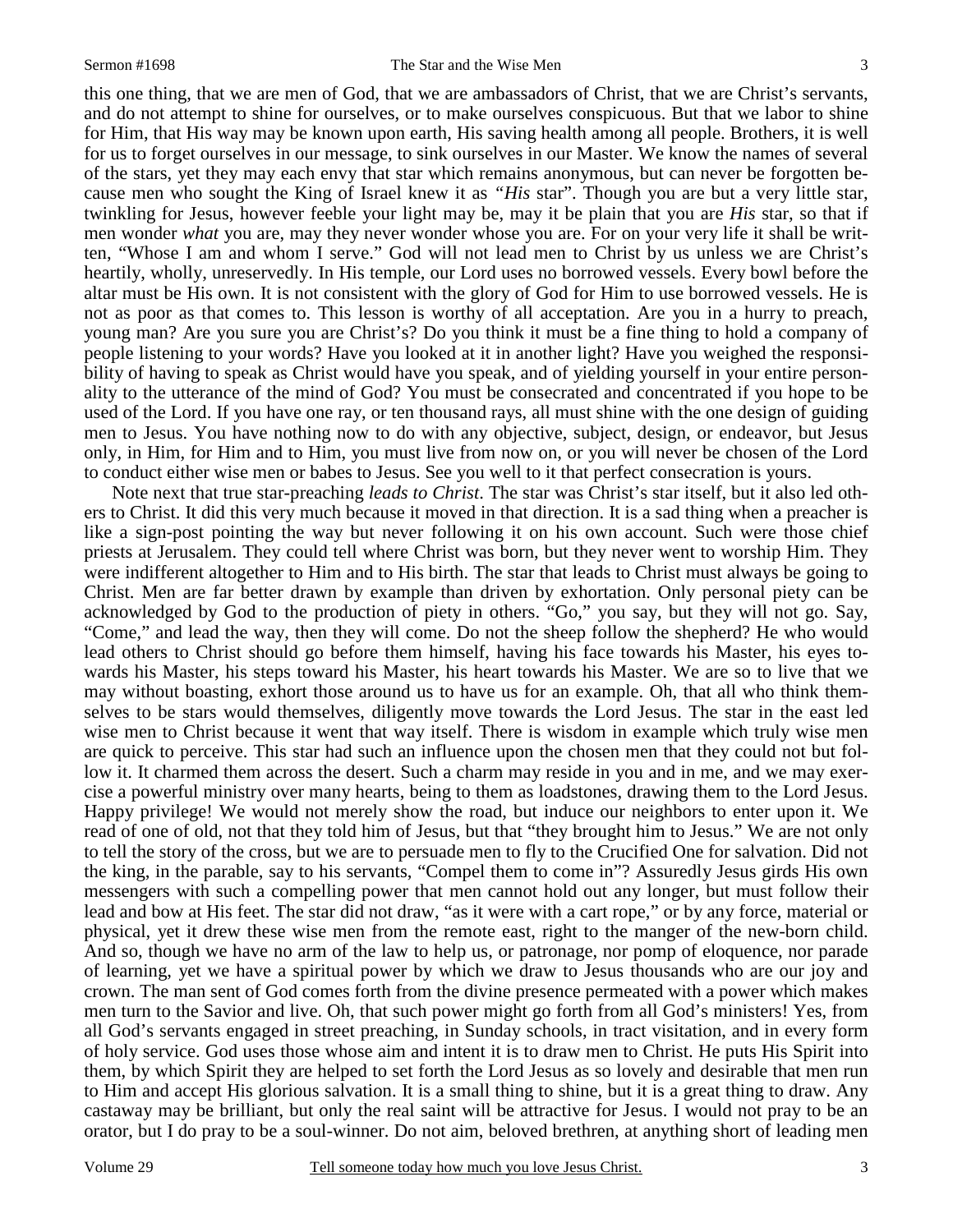to Jesus. Do not be satisfied to lead them to orthodox doctrine, or merely to bring them to a belief in those views which you hold to be Scriptural, valuable as that may be. It is to the person of the incarnate God that we must bring them. To His feet we must conduct them that they may worship Him. Our mission is not accomplished, it is a total failure, unless we conduct our hearers to the house where Jesus dwells and then stand over them, keeping watch over their souls for Jesus' sake.

 Once more, the star which God used in this case was a star that *stopped at Jesus*. It went before the wise men till it brought them to Jesus and then it stood still over the place where the young child was. I admire the manner of this star. There are remarkable stars in the theological sky at the present time. They have led men to Jesus, so they say, and now they lead them into regions beyond of yet undeveloped thought. The gospel of the Puritans is "old-fashioned." These men have discovered that it is unsuitable for the enlarged intellects of the times. And so these stars would guide us further still. To this order of wandering stars I do not belong myself, and I trust I never shall. Progress beyond the gospel I have no desire for. "God forbid that I should glory save in the cross of our Lord Jesus Christ." When the star had come to the place where the young child was, it stood still. And so should the gracious mind become settled, fixed, immovable. The wise men knew where to find that star and where to find the young child by it, so be it with us. Oh, you that have up to now, been diligent in leading souls to Christ, never indulge for a single moment the notion that you need a broader philosophy or a deeper spirituality than are to be found in Jesus. Abide in Him. Cry, "Oh God, my heart is fixed. My heart is fixed." There is nothing beyond Christ which is worth a moment's thought. Do not lose your paradise in Christ for another taste of that tree of knowledge of good and evil, which ruined our first parents. Stick to the old points, your one subject Christ, your one objective to bring men to Christ, your one glory the glory of Christ. Standing by your Lord, and there alone, from this day to the last day, you will secure a happy, honored and holy life. They said of Greece after her fall, that it had become so ruined that you might search for Greece in Greece and fail to find it. I fear I must say that some professed preachers of the gospel have roamed so far away from it that you cannot find the gospel in their gospel, nor Christ Himself, in the Christ they preach. So far have some diverged from the grand essential soul-saving truth beyond which no man ought to dare to think of going, that they retain nothing of Christianity but the name. All that is beyond truth is a lie. Anything beyond revelation is at best a minor matter, and most probably is an old wives' fable, even though he may be of the masculine gender who invented it. Stand to your colors, you who hope to be used of the Lord. Live so that men shall find you in 20 years' time, shining for Jesus and pointing to the place where the Savior is to be found, even as you are doing now. Let Jesus Christ be your ultimatum. Your work is done when you bring souls to Jesus and help to keep them there, by being, yourself, "steadfast, and unmovable." Be not carried away from the hope of your calling, but hold fast even the form of sound words, for it may be that in letting go the form, you may lose the substance also.

**II.** Now that we have somewhat rejoiced in the light of the star, let us see if we can GATHER WIS-DOM FROM THE WISE MEN. Perhaps you have heard the "much speaking" of tradition as to who they were, from where they came and how they traveled. In the Greek church, I believe, they know their number, their names, the character of their retinue and what kind of ornaments were on their camel's necks. Details which are not found in the Word of God you may believe or not, at your pleasure, and you will be wise if your pleasure is not to believe too much. We only know that they were Magi, wise men from the East, possibly of the old Parsee religion—watchers, if not worshippers, of the stars. We will not speculate about them, but learn from them.

 They did not content themselves with admiring the star and comparing it with other stars, taking notes as to the exact date of its appearance, how many times it twinkled, when it moved, and all that, but *they used the teaching of the star practically*. Many are hearers and admirers of God's servants, but they are not wise enough to make fit and proper use of the preaching. They notice the peculiarity of the preacher's language, how much he is like one divine, how much he is unlike another, whether he coughs too often, or speaks too much in his throat, whether he is too loud or too low, whether he has not a provincial tone, whether there may not be about him a commonness of speech approaching to vulgarity, or, on the other hand, whether he may not be too ornate in his diction. Such fooleries as these are the constant observations of men for whose souls we labor. They are perishing and yet toying with such small matters. With many it is all they go to the house of God for, to criticize in this paltry fashion. I have even seen them come to this place with opera glasses, as if they came here to inspect an actor who lived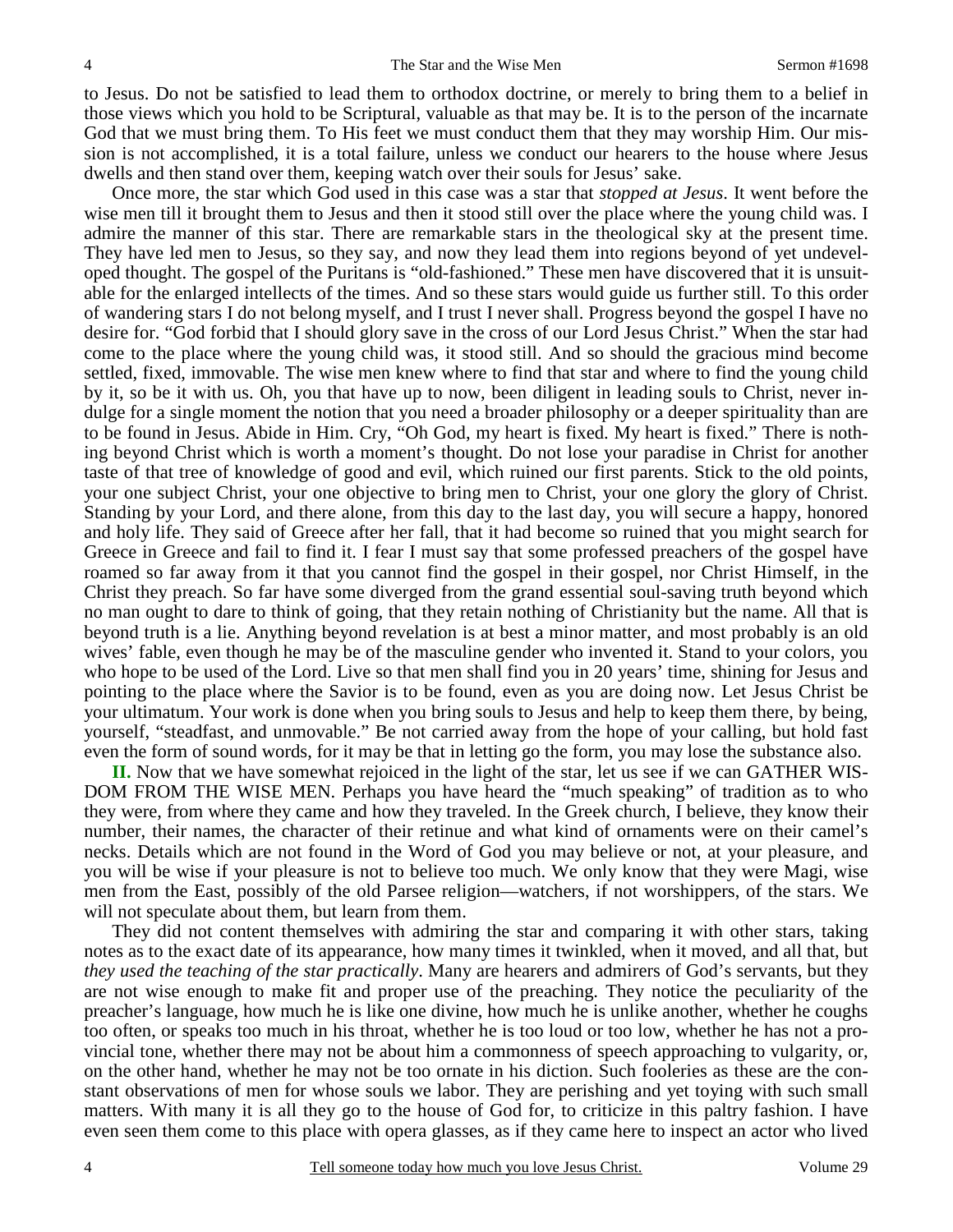and labored to entertain their leisure hours. Such is the sport of fools. But these were wise men, and therefore practical men. They did not become star-gazers, and stop at the point of admiring the remarkable star. But they said, "Where is He that is born King of the Jews? For we have seen His star in the east and are come to worship Him." They set out at once to find the new-born King, of whose coming the star was the signal. Oh, my dear hearers, how I wish that you were all wise in this same manner! I would sooner preach the dullest sermon that was ever preached than preach the most brilliant that was ever spoken, if I could by that poor sermon, lead you quite away from myself to seek the Lord Jesus Christ. That is the one thing I care about. Will you never gratify me by inquiring after my Lord and Master? I long to hear you say, "What is the man talking about? He speaks about a Savior; we will have that Savior for ourselves. He talks about pardon through the blood of Christ. He speaks about God coming down among men to save them. We will find out if there is any reality in this pardon, any truth in this salvation. We will seek Jesus, and find for ourselves the blessings which are reported to be laid up in Him." If I heard you all saying this I should be ready to die of joy.

 Is not this a good day in which to set out to find your Savior? Some of you that have postponed it long, would it not be well to set out at once, before this expiring year has seen its last day? These wise men appear to have set out as soon as they discovered the star. They were not among those who have time to waste in needless delays. "There is the star," they said, "away we go beneath its guidance. We are not satisfied with a star; we go to find the King whose star it is!" And so they immediately and resolutely set out to find Christ.

 Being wise men, *they persevered in their search after Him.* We cannot tell how far they journeyed. Traveling was extremely difficult in those times. There were hostile tribes to avoid, the broad rivers of the Tigris and the Euphrates to cross, and trackless deserts to penetrate. But they made nothing of difficulty or danger. They set out for Jerusalem, and to Jerusalem they came, seeking the King of the Jews. If it is true that God has taken upon Himself our nature, we ought to resolve to find Him, let it cost what it may. If we must circumnavigate the globe to find a Savior, the distance and the expense ought to be nothing, so long as we may but reach Him. Were the Christ in the center of the earth, or in the heights of heaven, we ought not to rest till we came to Him. Everything that was necessary for their expedition the wise men soon gathered together, regardless of expense, and off they went following the star that they might discover the Prince of the kings of the earth.

 At length they came to Jerusalem, and here new trials awaited them. It must have been a great trouble to them when they asked, "Where is He that is born King of the Jews?" and the people shook their heads as if they thought the question an idle one. Neither rich nor poor in the metropolitan city knew anything of Israel's King. The crude multitude replied, "Herod is king of the Jews. Mind how you speak of another king or your head may have to answer for it. The tyrant stands for no rival." The wise men must have been more astonished still, when they found that Herod was troubled. They were glad to think that He was born who was to usher in the age of gold, but Herod's face grew blacker than ever at the bare mention of a king of the Jews. His eyes flashed and a thundercloud was upon his brow. A dark deed of murder will come of it, though for the moment he conceals his malice. There is tumult all through the streets of Jerusalem, for no man knows what grim Herod may do, now that he has been agitated by the question, "Where is He that is born King of the Jews?" Thus there was an incitement in Jerusalem, beginning at the palace. But this did not deter the wise men from their search for the promised Prince. They did not pack up their camels and go back and say, "It is useless to try to discover this questionable person who is unknown, even in the country of which He is King, and who appears to be terribly unwelcome to those who are to be His subjects. We must leave to another day the solution of the question, 'Where is He that is born King of the Jews?'"

 These earnest-minded seekers were not dispirited by the clergy and the learned men when they came together. To the chief priests and scribes the question was put and they answered the inquiry as to where Christ would be born, but not a mother's son among them would go with the wise men to find this newborn King. Strange apathy! Alas, how common! Those who should have been leaders were not leaders. They would not even be followers of that which is good, for they had no heart towards Christ. The wise men rose superior to this serious discouragement. If the clergy would not help them, they would go to Jesus by themselves. Oh, dear friend, if you are wise you will say, "I will find Christ alone if none will join me. If I have to dig to the center of the earth, I will find Him, if I have to fly to the sun, I will find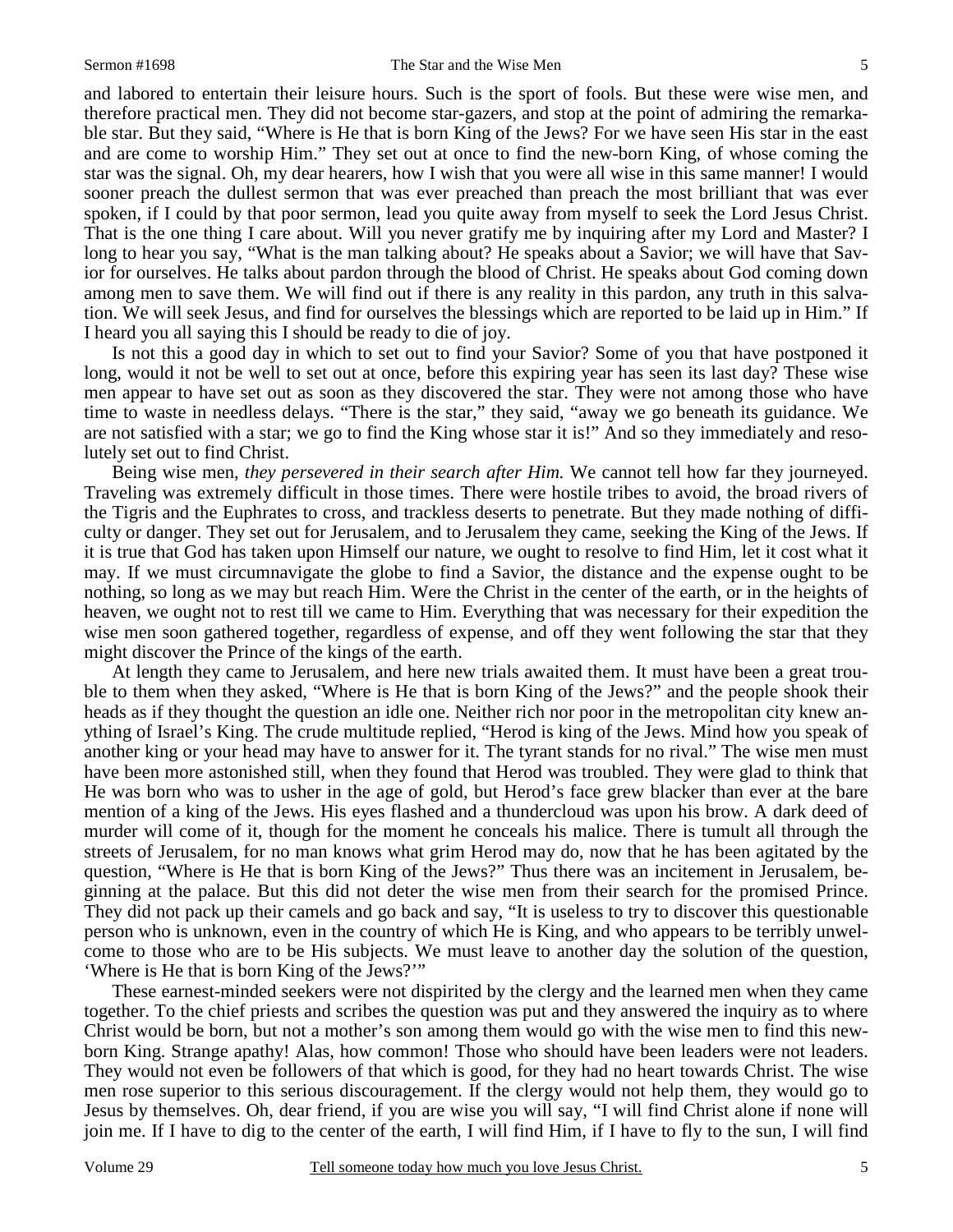Him, if all men put me off, I will find Him, if the ministers of the gospel appear indifferent to me, I will find Him. The kingdom of heaven of old suffered violence, and the violent took it by force, and so will I." The first Christians had to leave all the authorized teachers of the day behind, and to come out by themselves, it will be no strange thing if you should have to do the same. Happy will it be if you are determined to go through floods and flames to find Christ, for He will be found of you. Thus these men were wise, because having started on the search, they persevered in it till they found the Lord and worshipped Him.

 Notice that they were wise because when they saw the star again, *"they rejoiced with exceedingly great joy."* While inquiring among the priests at Jerusalem, they were perplexed, but when the star shone out again, they were at ease and full of joy. This joy they expressed, so that the evangelist recorded it. In these days, very wise people think it necessary to repress all emotion and appear like men of stone or ice. No matter what happens, they are stoical, and raised far above the enthusiasm of the vulgar. It is wonderful how fashions change and folly stands for philosophy. But these wise men were children enough to be glad when their perplexity was over and the clear light shone forth. It is a good sign when a man is not ashamed to be happy because he hears a plain, unmistakable testimony for the Lord Jesus. It is good to see the great man come down from his pedestal, and like a little child, rejoice to hear the simple story of the cross. Give me the hearer who looks not for fineries, but cries out, "Lead me to Jesus. I want a guide to Jesus and nothing else will suit me." Why, truly, if men did but know the value of things, they would rejoice more to see a preacher of the gospel than a king. If the feet of the heralds of salvation are blessed, how much more their tongues when they tell out the tidings of a Savior. These wise men, with all their mystic learning, were not ashamed to rejoice because a little star lent them its beams to conduct them to Jesus. We unite with them in rejoicing over a clear gospel ministry. For us all else is darkness, sorrow and vexation of spirit. But that which leads us to our own glorious Lord is spirit, and light and life. Better the sun should not shine than that a clear gospel should not be preached. We reckon that a country flourishes or decays according as gospel light is revealed or withdrawn.

 Now follow these wise men a little further. They have come to the house where the young child is. What will they do? Will they stand looking at the star? No, *they enter in.* The star stands still, but they are not afraid to lose its radiance and behold the Sun of righteousness. They did not cry, "We see the star and that is enough for us. We have followed the star and it is all we need to do." Not at all! They lift the latch and enter the lowly residence of the babe. They see the star no longer and they have no need to see it, for *there* is He that is born King of the Jews. Now the true Light has shone upon them from the face of the child, they behold the incarnate God. Oh, friends! How wise you will be if when you have been led to Christ by any man, you do not rest in his leadership, but must see Christ for yourselves. How much I long that you may enter into the fellowship of the mystery, pass through the door and come and behold the young child, and bow before Him. Our woe is that so many are so unwise. We are only their guides, but they are apt to make us their end. We point the way, but they do not follow the road, they stand gazing upon us*.* The star is gone, it did its work and passed away, Jesus remains and the wise men live in Him. Will any of you be so foolish as to think only of the dying preacher, and forget the everliving Savior? Come, be wise and hasten to your Lord at once.

 These men were wise, last of all—and I commend their example to you—because when they saw the child, *they worshipped*. Theirs was not curiosity gratified, but devotion exercised. We, too, must worship the Savior, or we shall never be saved by Him. He has not come to put away our sins, and yet to leave us ungodly and self-willed. Oh, you that have never worshipped the Christ of God, may you be led to do so at once! He is God over all, blessed forever, adore Him! Was God ever seen in such a worshipful form before? Behold He bows the heavens. He rides upon the wings of the wind. He scatters flames of fire. He speaks and His dread artillery shakes the hills, you worship in terror. Who would not adore the great and terrible Jehovah? But is it not much better to behold Him here, allied to your nature, wrapped like other children in swaddling clothes, tender, feeble, next akin to yourself? Will you not worship God when He thus comes down to you and becomes your brother, born for your salvation? Here, nature itself suggests worship, O may grace produce it! Let us hasten to worship where shepherds and wise men and angels have led the way.

 Here let my sermon come to a pause even as the star did. Enter the house and worship! Forget the preacher. Let the starlight shine for other eyes. Jesus was born that you might be born again. He lived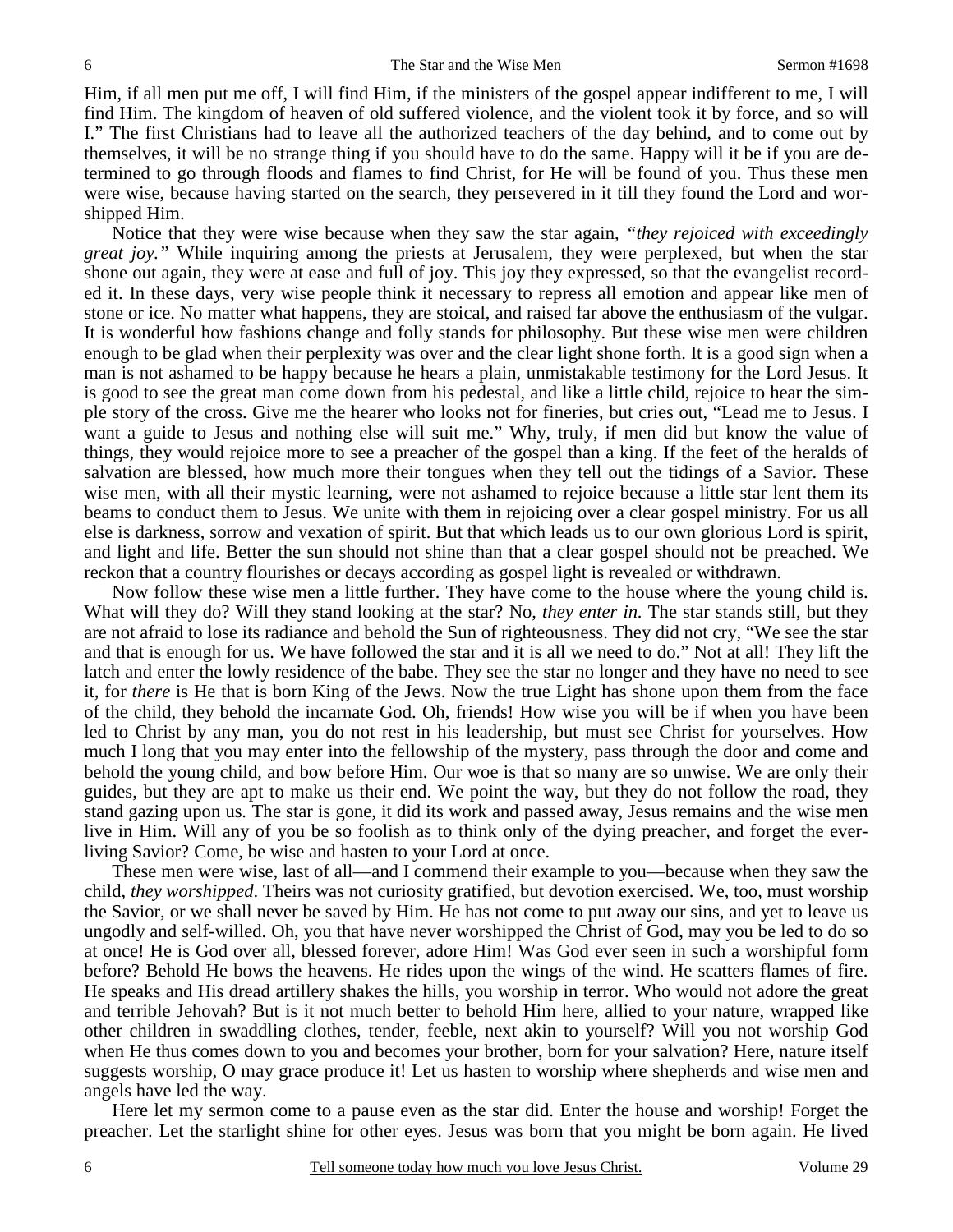that you might live. He died that you might die to sin. He is risen and today He makes intercession for transgressors that they may be reconciled to God through Him. Come, then, believe, trust, rejoice, adore! If you have neither gold, nor frankincense, or myrrh, bring your faith, your love, your repentance, and falling down before the Son of God pay Him the reverence of your hearts.

**III.** And now I turn to my third and last point, which is this, LET US ACT AS WISE MEN UNDER THE LIGHT OF OUR STAR. We too have received light to lead us to the Savior. I might say that for us, many stars have shone to that blessed end. I will, however, on this point content myself with asking questions.

*Do you not think that there is some light for you in your particular vocation,* some call from God in your calling? Listen to me and then listen to God. These men were watchers of the stars—therefore a star was used to call them. Certain other men soon after were fishermen, and by means of an amazing take of fish, the Lord Jesus made them aware of His superior power, and then He called them to become fishers of men. For a star-gazer, a star, for a fisherman a fish, the Master-Fisher has a bait for each one of His elect, and often He selects a point in their own calling to be the barb of the hook. Were you busy yesterday at your counter? Did you hear no voice saying, "Buy the truth and sell it not"? When you closed the shop last night, did you not think that soon you must close it for the last time? Do you make bread? Do you never ask yourself, "Has my soul eaten the bread of heaven?" Are you a farmer? Do you till the soil? Has God never spoken to you by those furrowed fields and these changing seasons, and made you wish that your heart might be tilled and sown? Listen! God is speaking! Hear, you deaf, for there are voices everywhere calling you to heaven. You need not go miles about to find a link between you and everlasting mercy. The telegraph wires are on either side of the road, God and human souls are near each other. How I wish that your common vocation would be viewed by you as concealing within itself the door to your high vocation. Oh that the Holy Spirit would turn your favorite pursuits into opportunities for His gracious work upon you. If not among the stars, yet among the flowers of the garden, or the cattle of the hills, or the waves of the sea, may He find a net in which to enclose you for Christ. I wish that those of you who conclude that your calling could never draw you to Christ would make a point of seeing whether it might not be so. We are to learn from ants, swallows, cranes and conies; surely we need never be short of tutors. It did seem that a star was an unlikely thing to head a procession of eastern sages, and yet it was the best guide that could be found. And so it may seem that your trade is an unlikely thing to bring you to Jesus, and yet the Lord may so use it. There may be a message from the Lord to you in many a left-handed providence. A voice for wisdom may come to you from the month of a donkey. a call to a holy life may startle you from a bush, a warning may flash upon you from a wall, or a vision may impress you in the silence of night when deep sleep falls upon men. Only be ready to hear, and God will find a way of speaking to you. Answer the question as the wise men would have answered it, and say, "Yes, in our calling there is a call to Christ."

 Then, again, *what should you and I do better in this life than seek after Christ!* The wise men thought all other pursuits of small account compared with this. "Who is going to attend to that observatory and watch the rest of the stars?" They shake their heads and say they do not know. These things must wait, they have seen *His* star and they are going to worship Him. But who will attend to their wives and families, and all besides, while they make this long journey? They reply that every lesser thing must be subordinate to the highest thing. Matters must be taken in proportion, and the search after the King of the Jews, who is the desire of all nations, is so out of all proportion great that all the rest must go. Are not you, also, wise enough to judge in this sensible fashion? Do you not think, dear friends, it would be well to use all tomorrow in seeking Jesus? It will be a leisure day; could you spend it better than in seeking your Redeemer? If you were to take a week and give it wholly to your own soul and to seeking Christ, would it not be well spent? How can you live with your soul in jeopardy? Oh that you would say, "I must get this matter right. It is an all-important business and I must see it secure." This would be no more than common sense. If you are driving and a trace is broken, do you not stop the horse and get the harness right? How, then, can you go on with the chariot of life when all its harness is out of order and a fall means eternal ruin? If you will stop driving to arrange a buckle for fear of accident, I would beg of you to stop anything and everything to see to the safety of your soul. See how the engineer looks to the safety valve. Are you content to run more desperate risks? If your house was not insured and you carried on a hazardous trade, the probability is you would feel extremely anxious until you had arranged that